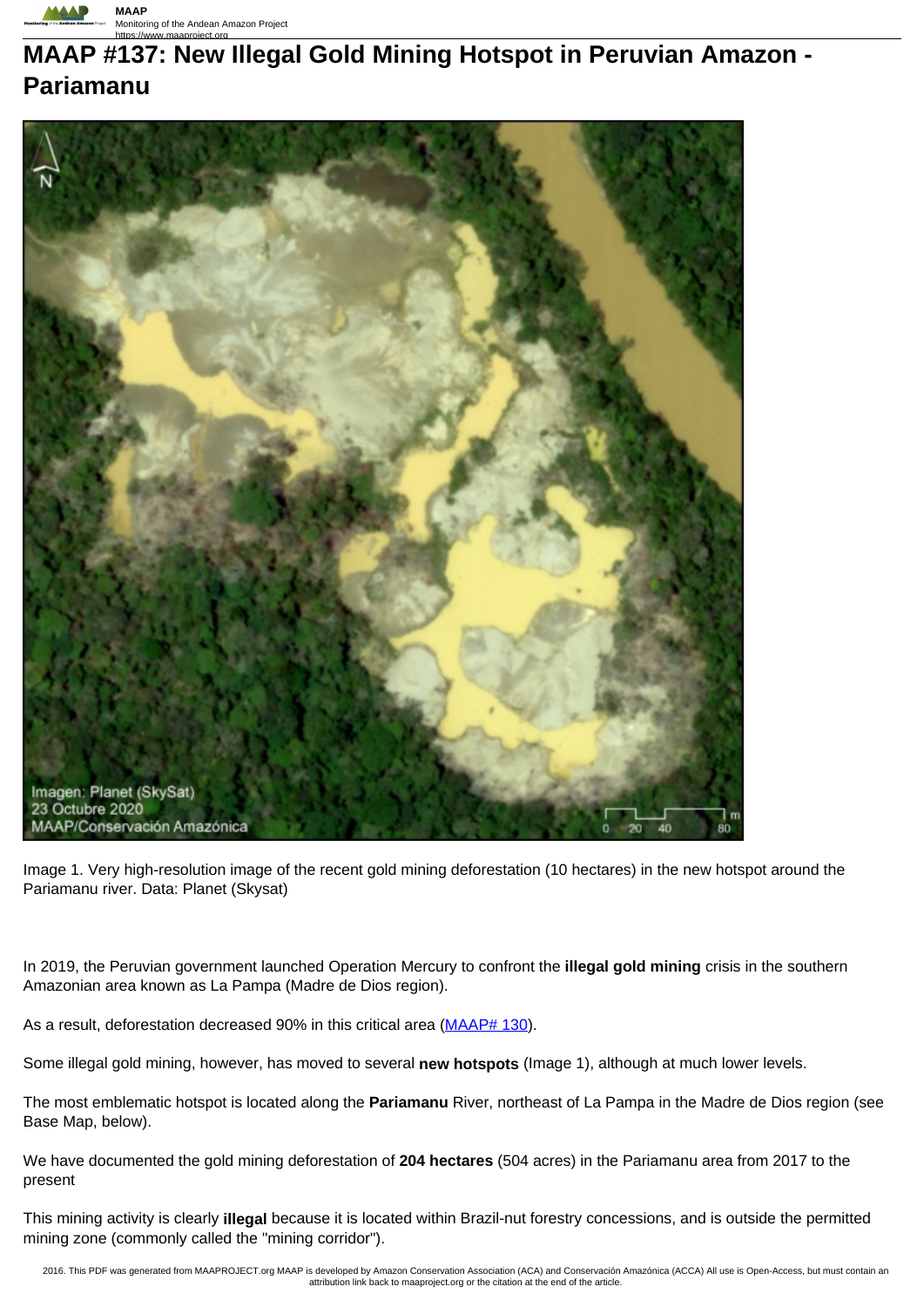

https://www.maaproject.org Fortunately, a series of timely actions by the **Peruvian Government** has minimized the irreversible damage along the Pariamanu (see below).

The objective of this report is to present Pariamanu as an **emblematic case** that links technology with the rapid response action of public entities to address illegal activity in the Amazon.

It also represents a concrete case of strategic collaboration between civil society and the government to try and achieve zero illegal deforestation (and avoided deforestation).

### **Pariamanu**



Base Map. Illegal gold mining deforestation along the Pariamanu river, in the context of La Pampa. Data: MAAP.

### **Base Map**

The **Base Map** shows the location of illegal gold mining along the Pariamanu River, in the southern Peruvian Amazon (Madre de Dios region).

For context, La Pampa (the previous epicenter of illegal mining) and the regional capitol city of Puerto Maldonado are inlcuded. We also show another new illegal mining hotspot next to La Pampa, known as Apaylon.

In total, we have documented the deforestation of **204 hectares** (504 acres) of primary forest caused by illegal gold mining in Pariamanu since 2017, indicated in **red**.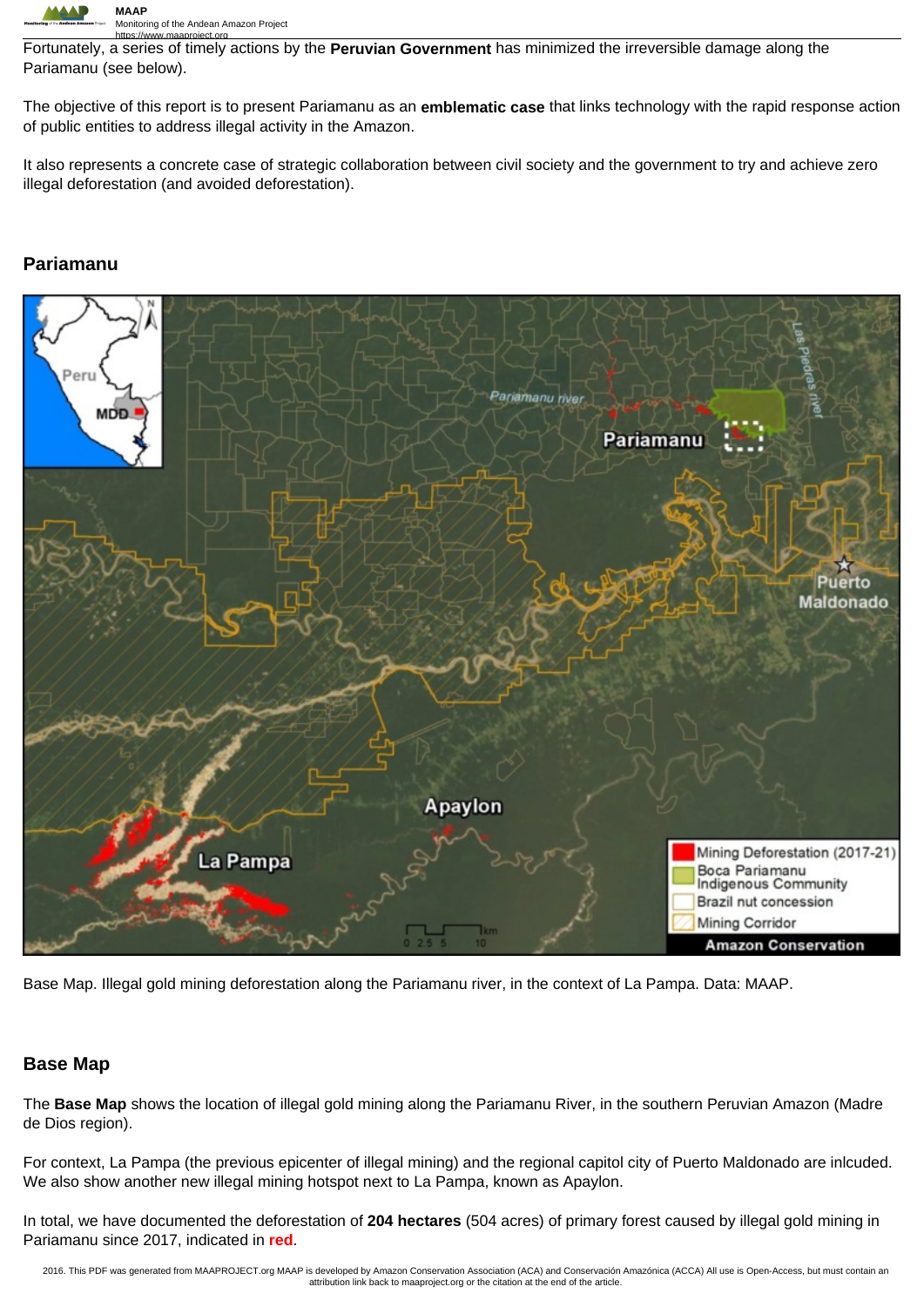

https://www.maaproject.org<br>Note that this deforestation is located within Brazil nut forestry concessions and outside the "mining corridor," thus clearly indicating its **illegality**.

## **Satellite Video: Illegal Gold Mining Deforestation in Pariamanu**

We present a **satellite image video** showing an example of illegal gold mining in the Pariamanu area. These images show the deforestation of 71 hectares (175 acres) between 2016 (first image) and 2021 (last image), in the area indicated by the white inset box in the Base Map above. Note that each image is from July of each year (2016-20), with the exception of 2021 which shows January and March. Press the "play" button (lower left) to start the video. Click on the box (lower right) to view in full screen.

https://www.maaproject.org/wp-content/uploads/2021/04/maaproject.org-maap-137-nuevo-foco-de-mineria-ilegal-en-laamazonia-peruana-rio-pariamanu-madre-de-dios-movie-Pariamanu2.mp4

Satellite image video. Data: Planet.

Planet link: https://www.planet.com/stories/illegal-gold-mining-in-southern-peruvian-amazon-pa-6DfO4KuGg

#### **MAAP Reports & Government Action**



Operativo en Pariamanu, septiembre del 2020. Foto: FEMA Madre de Dios.

The first MAAP report about Pariamanu was published in **November 2016,** where we described "the start of mining in a new area" (MAAP #50). We found the mining-caused deforestation of 69 hectares (170 acres) on the banks of the Pariamanu river.

In January 2020, we published the second MAAP report about Pariamanu, documenting that the mining deforestation increased to 99 hectares (245 acres) (MAAP # 115). In this report, we warned that there were indications that some miners displaced by Operation Mercury (in February 2019) have moved to this area.

2016. This PDF was generated from MAAPROJECT.org MAAP is developed by Amazon Conservation Association (ACA) and Conservación Amazónica (ACCA) All use is Open-Access, but must contain an attribution link back to maaproject.org or the citation at the end of the article.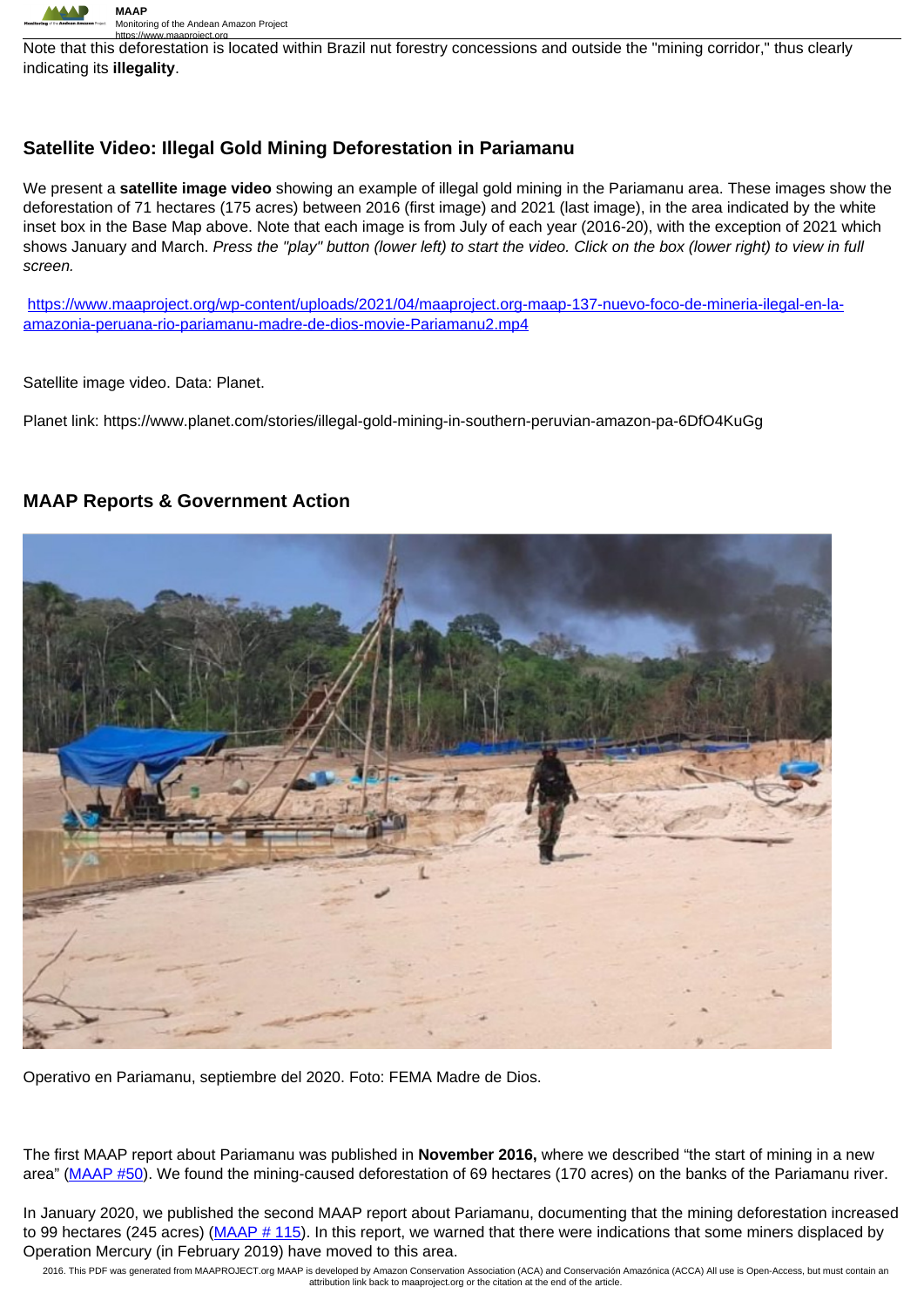

https://www.maaproject.org<br>In response to this situation, the Peruvian Government, led by the Special Prosecutor for Environmental Matters (known as FEMA), carried out a **series of field operations** in 2020 (May, August and September, respectively), as an extension of Operation Mercury focused on cracking down on the illegal mining in Pariamanu.

The operations were effective in destroying mining equipment and sending a strong message that the government was engaged in this area.

However, we found that gold mining deforestation continued in several small areas between October 2020 and March 2021 (see Image 2), reaching the new total of **204 hectares** (504 acres).

Fortunately, the government continues to respond effectively. Most recently (March 19, 2021), FEMA and the Peruvian Coast Guard carried out a new operation in Pariamanu, finding an illegal mining camp and equipment.

As mentioned above, the objective of this section (and this report) is to present Pariamanu as an **emblematic case** that links technology with the rapid response action of public entities to address illegal activity in the Amazon. It also represents a concrete case of strategic collaboration between civil society and the government to try and achieve zero illegal deforestation (and avoided deforestation).



Image 2. Data: Planet, MAAP.

#### **Acknowledgments**

We thank S. Novoa (ACCA), G. Palacios (ACA), and A. Felix, K. Nielsen, A. Caceres, I. Canelo, J. Carlos Guerra, O. Liao, y H. Che Piu from USAID's PREVENT Project, for their helpful comments on this report.

This report was conducted with technical assistance from USAID, via the Prevent project. Prevent is an initiative that is working with the Government of Peru, civil society, and the private sector to prevent and combat environmental crimes in Loreto, Ucayali and Madre de Dios, in order to conserve the Peruvian Amazon.

This publication is made possible with the support of the American people through USAID. Its content is the sole responsibility of the authors and does not necessarily reflect the views of USAID or the US government.

This work was also supported by NORAD (Norwegian Agency for Development Cooperation), ICFC (International Conservation Fund of Canada), and EROL Foundation.